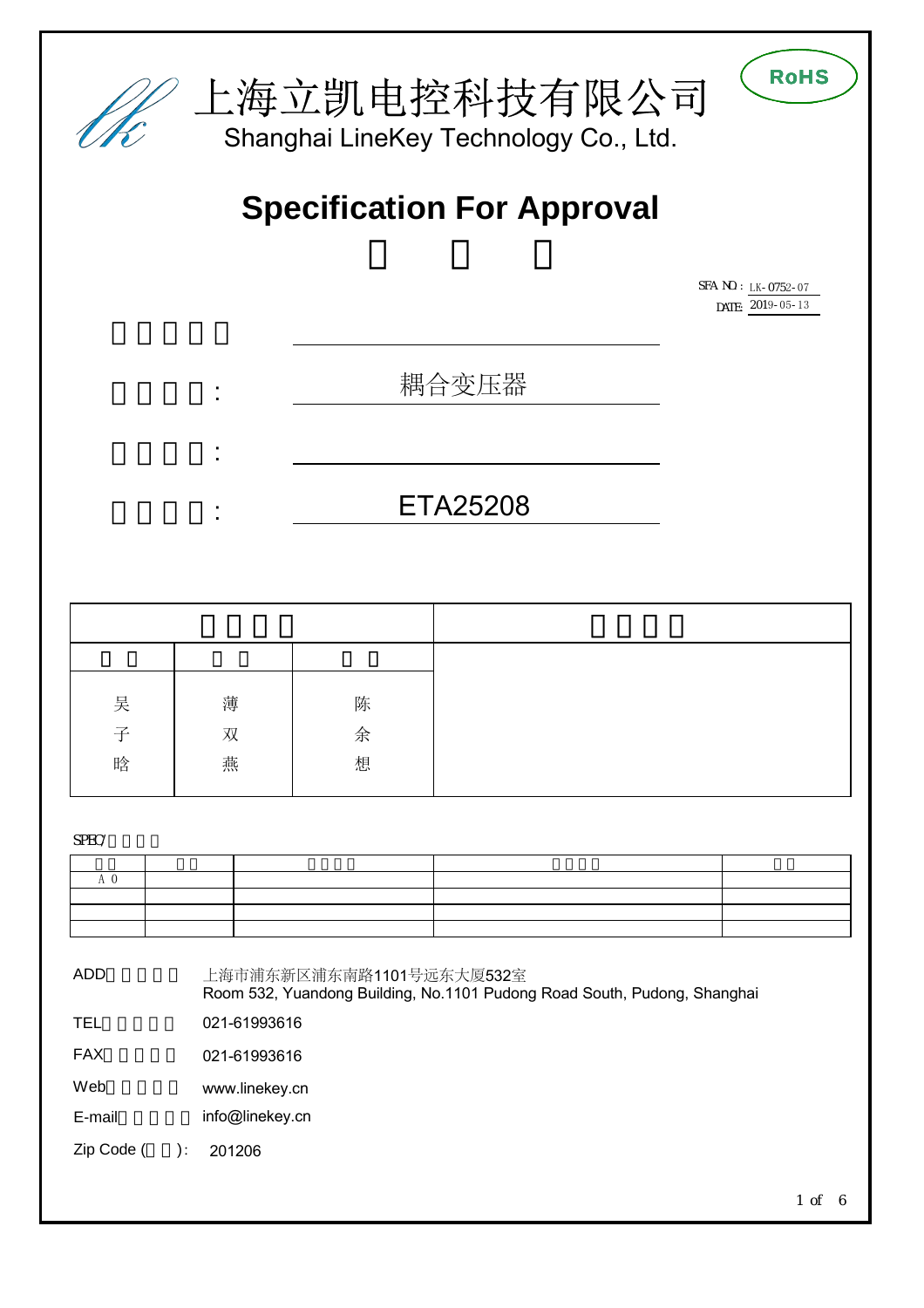

焊盘视图/Recommended Land Pattern

17.0

| ് |                                                                            | ◡ |      |      |     |               |             |  |
|---|----------------------------------------------------------------------------|---|------|------|-----|---------------|-------------|--|
|   | $11.40\pm0.1$ 10.40 $\pm$ 0.1 10.40 $\pm$ 0.1 6.0 $\pm$ 0.1 15.0 $\pm$ 0.5 |   | 2.54 | 7.62 | 0.6 | $0.4 \pm 0.1$ | $0.5 + 0.1$ |  |

| <b>PREPARED</b> | 'CHECKED | Rati fyl ed |
|-----------------|----------|-------------|
| BY:             | BY:      | BY:         |
| 吴子晗             | 薄双燕      | 陈余想         |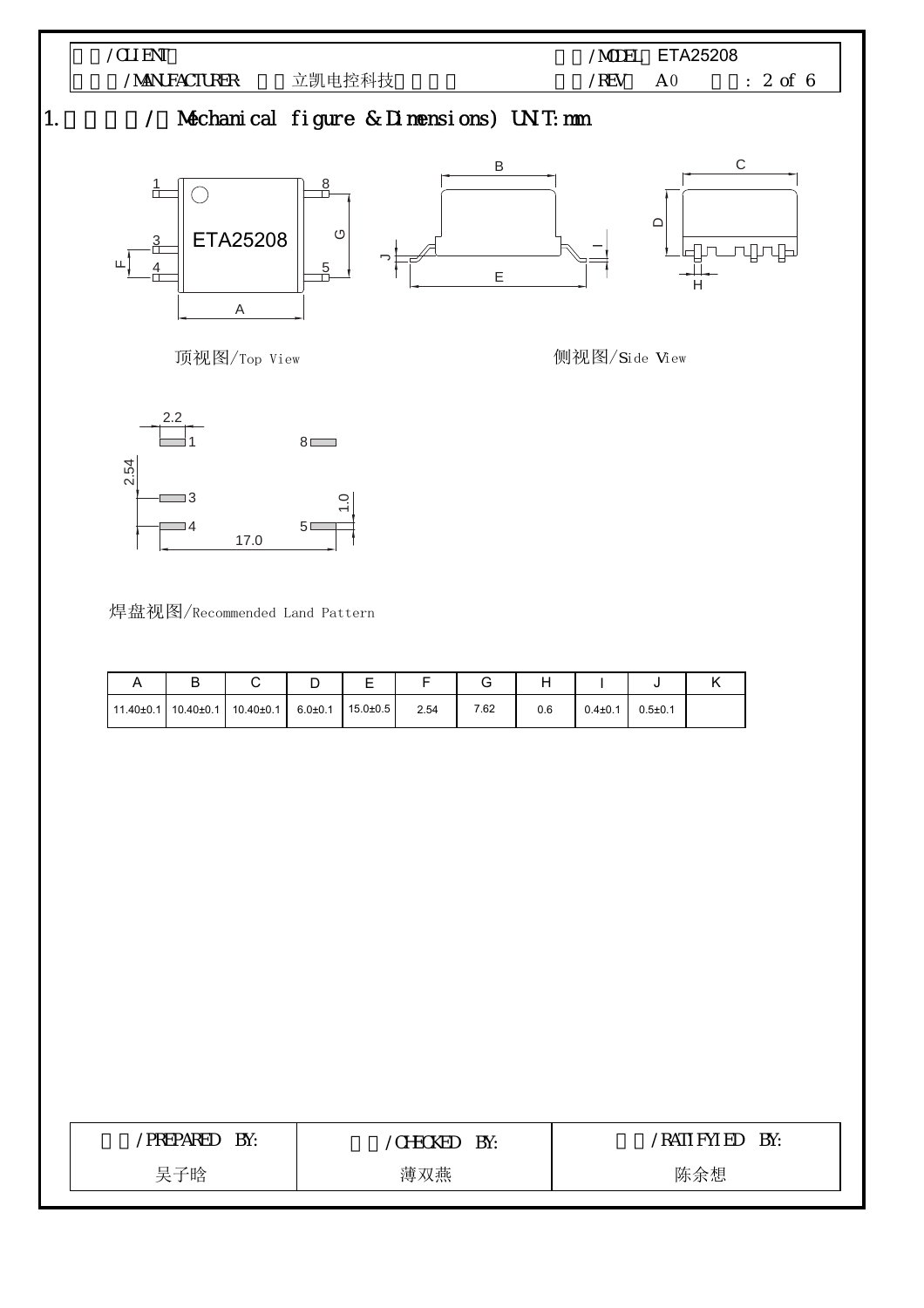

## 3. / TECHNICAL REQUIREMENT)

|                |     | /pi n      |                        |       | (turns) | (mm)        |        |
|----------------|-----|------------|------------------------|-------|---------|-------------|--------|
| NO.            | /ln | $\sqrt{a}$ | Wre                    | Turns | Tape    | Margin Tape | Remark |
| N <sub>1</sub> | 5   | 8          | $FIW - \Phi 0.16$ (mm) | 10    |         |             |        |
| N <sub>2</sub> | 3   | 4          | $FIW - \Phi 0.16$ (mm) | 10    |         |             |        |
|                |     |            |                        |       |         |             |        |
|                |     |            |                        |       |         |             |        |
|                |     |            |                        |       |         |             |        |
|                |     |            |                        |       |         |             |        |
|                |     |            |                        |       |         |             |        |
|                |     |            |                        |       |         |             |        |

1.  $\blacksquare$ 

| BY:             | BY:      | BY:         |
|-----------------|----------|-------------|
| <b>PREPARED</b> | /CHECKED | rati fyl ed |
| 吴子晗             | 薄双燕      | 陈余想         |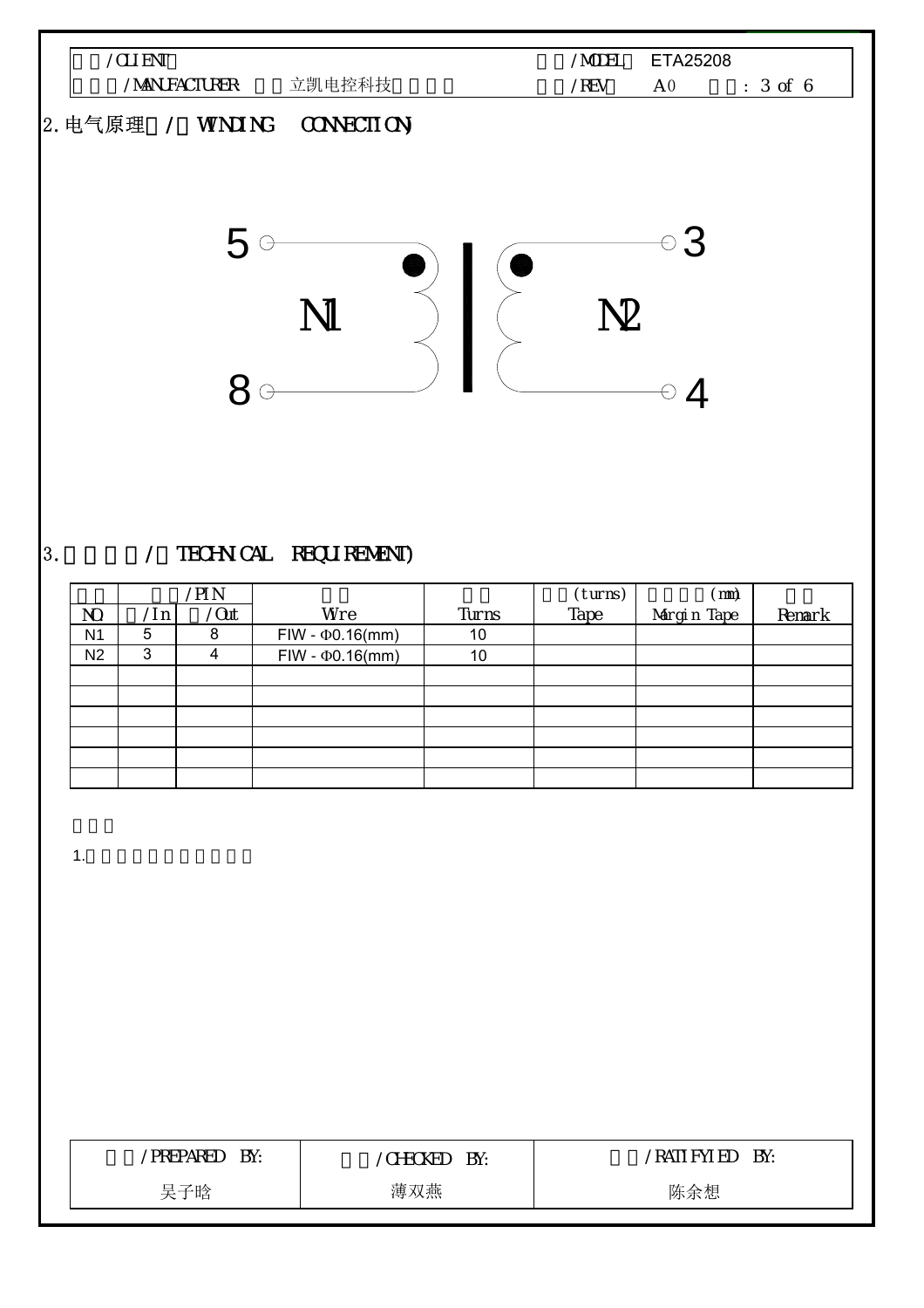

/MANUFACTURER: 立凯电控科技

/MODEL ETA25208 版本/REV: A 0 页数: 4 of 6

## 4. / ELECTRICAL SPECIFICATION

|               |                              |                        |                    | $(AT 25^{\circ}C)$     |                  |
|---------------|------------------------------|------------------------|--------------------|------------------------|------------------|
| NO.           | <b>ITEMS</b>                 | <b>MEASURING POINT</b> | SPECIFICATION      | <b>TEST CONDITION</b>  | <b>APPARATUS</b> |
|               |                              | $5 - 8$                |                    |                        |                  |
|               | nduct ance                   | $3 - 4$                | 200uH Min.         | 100KHz/0.1V            | GKT3259          |
| $\mathcal{P}$ | 漏感<br>Leakage<br>Inductance  | 5-8(3 - 4 短接)          | 1.0uH Max.         | 100KHz/0.1V            |                  |
| 3             | DC Resistache                | $5 - 8$<br>$3 - 4$     | 125m $\Omega$ Max. |                        | <b>TH2516A</b>   |
| 4             | Turns Ratio                  | $(5-8):(3-4)$          | 1:1                | 100KHz/0.1V            | GKT3259          |
| 5             | 耐压<br>nsul ati on<br>Voltage | $(5-8)$ to $(3-4)$     | 5.0KV/60S/1mA      |                        | CS9912B          |
| 6             | 浪涌电压<br>Surge Voltage        | Pri.-Sec.              | 6.6KV              | $1.2/50uS \pm 5$ Times | EFT/BURST        |
| 7             | 浪涌电流<br>Surge Current        | Pri.-Sec.              | 3.3 <sub>K</sub> A | 8/20uS ±5Times         | <b>GENERATOR</b> |

## 5. 插入损耗曲线/ INSERTION LOSS VS FREQ.)



| 'PREPARED | 'CHECKED | BY:        |
|-----------|----------|------------|
| BY:       | BY:      | rati fyled |
| 吴子晗       | 薄双燕      | 陈余想        |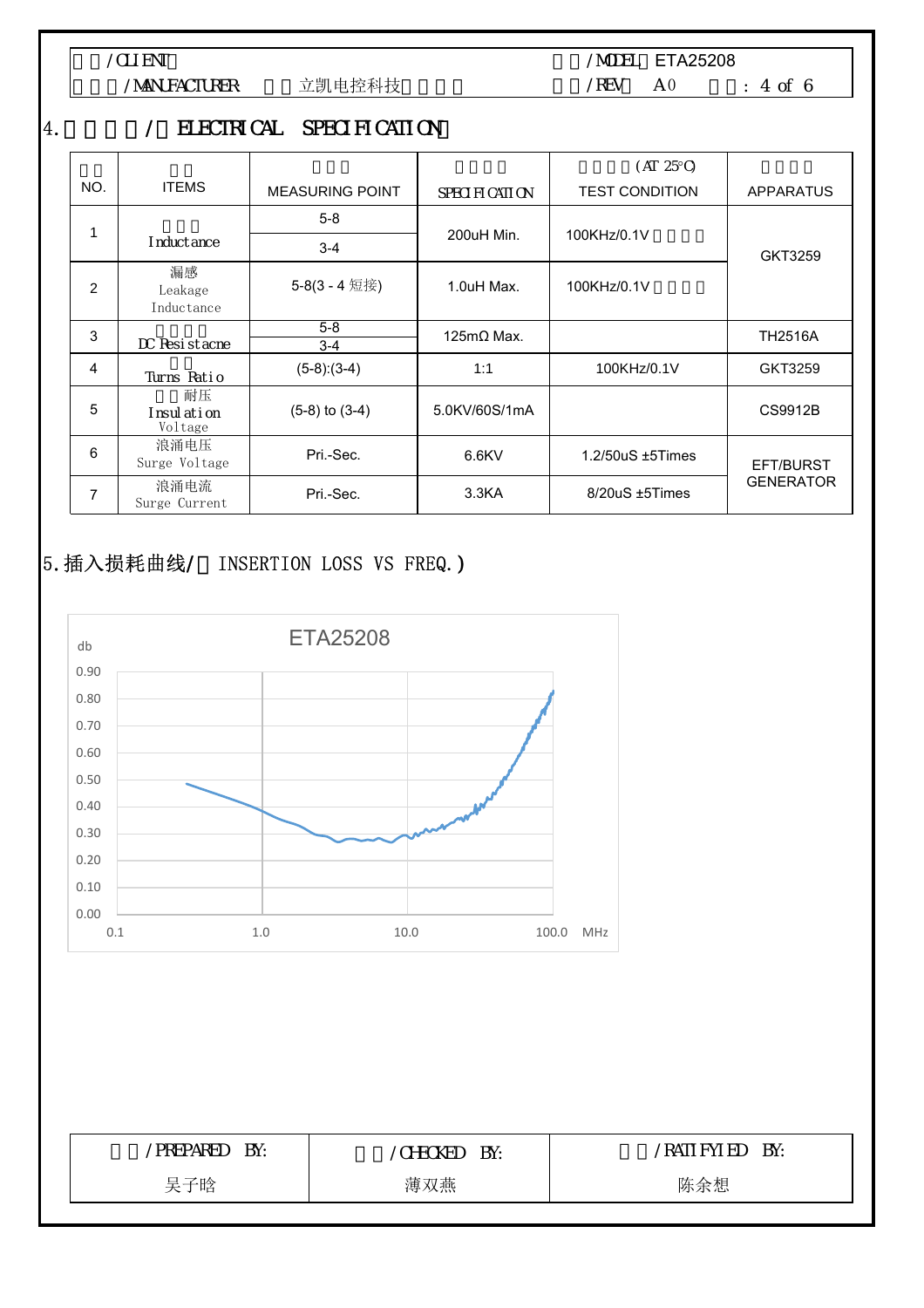客户/CLIENT:

r

/MANUFACTURER: 立凯电控科技

/MODEL ETA25208

 $/$ REV  $A0$  : 5 of 6

 $\overline{1}$ 

|          |                                      |                                 |          |                |                |                        |          |          | 耦合变压器          |         |          |          |
|----------|--------------------------------------|---------------------------------|----------|----------------|----------------|------------------------|----------|----------|----------------|---------|----------|----------|
|          |                                      |                                 |          |                |                |                        |          |          | ETA25208       |         |          |          |
|          |                                      |                                 | 25       |                |                | 75%                    |          |          |                |         |          |          |
|          |                                      | $\&$                            |          |                |                |                        |          |          |                |         |          |          |
|          |                                      |                                 | 1        | $\overline{2}$ | $\mathfrak{Z}$ | 4                      | 5        | 6        | $\overline{7}$ | $\,8\,$ | 9        | 10       |
|          | $5 - 8$<br>(200uH Min.)              | 100KHz/0.1V<br>串联测试             | 415.3    | 438.9          | 411.3          | 428.5                  | 421.8    | 427.1    | 464.5          | 437.2   | 394.5    | 418.1    |
| 漏感       | 5-8 (3-4短接)<br>$(1.0uH$ Max.)        | 100KHz/0.1V<br>串联测试             | 0.13     | 0.13           | 0.12           | 0.14                   | 0.13     | 0.14     | 0.13           | 0.13    | 0.12     | 0.12     |
|          | $(5-8):(3-4) = 1:1$                  |                                 | $\alpha$ | $\alpha$       | $\alpha$       | $\alpha$               | $\alpha$ | $\alpha$ | $\alpha$       | α       | α        | $\alpha$ |
| 流        | $5 - 8(125 \text{m}\,\Omega\,$ Max.) |                                 | 99.8     | 100.3          | 98.9           | 99.9                   | 101.0    | 99.6     | 101.0          | 99.1    | 99.7     | 102.0    |
| 电阻       | $3-4(125 \text{m}\,\Omega$ Max.)     |                                 | 99.6     | 99.3           | 98.7           | 97.8                   | 101.5    | 98.6     | 97.6           | 98.4    | 99.0     | 97.7     |
| 绝缘<br>耐压 | $(5-8)$ to $(3-4)$                   | 5.0KV/60S/<br>1mA               | $\alpha$ | $\alpha$       | $\alpha$       | $\alpha$               | $\alpha$ | $\alpha$ | α              | α       | $\alpha$ | α        |
| 浪涌<br>电压 | Pri.-Sec.<br>(6.6KV)                 | 1.2/50uS<br>$\pm 5 {\rm Times}$ | $\alpha$ | $\alpha$       | $\alpha$       | $\alpha$               | $\alpha$ | $\alpha$ | $\alpha$       | α       | $\alpha$ | $\alpha$ |
| 浪涌<br>电流 | Pri. - Sec.<br>(3.3KA)               | 8/20uS<br>$\pm$ 5Times          | $\alpha$ | $\alpha$       | $\alpha$       | $\alpha$               | $\alpha$ | $\alpha$ | α              | α       | $\alpha$ | $\alpha$ |
|          | 1. TH2516A                           | 2. GKT3259                      |          | 3. CS9912B     |                | 4. EFT/BURST GENERATOR |          |          |                |         |          |          |
|          |                                      |                                 |          |                |                |                        |          |          |                |         |          |          |